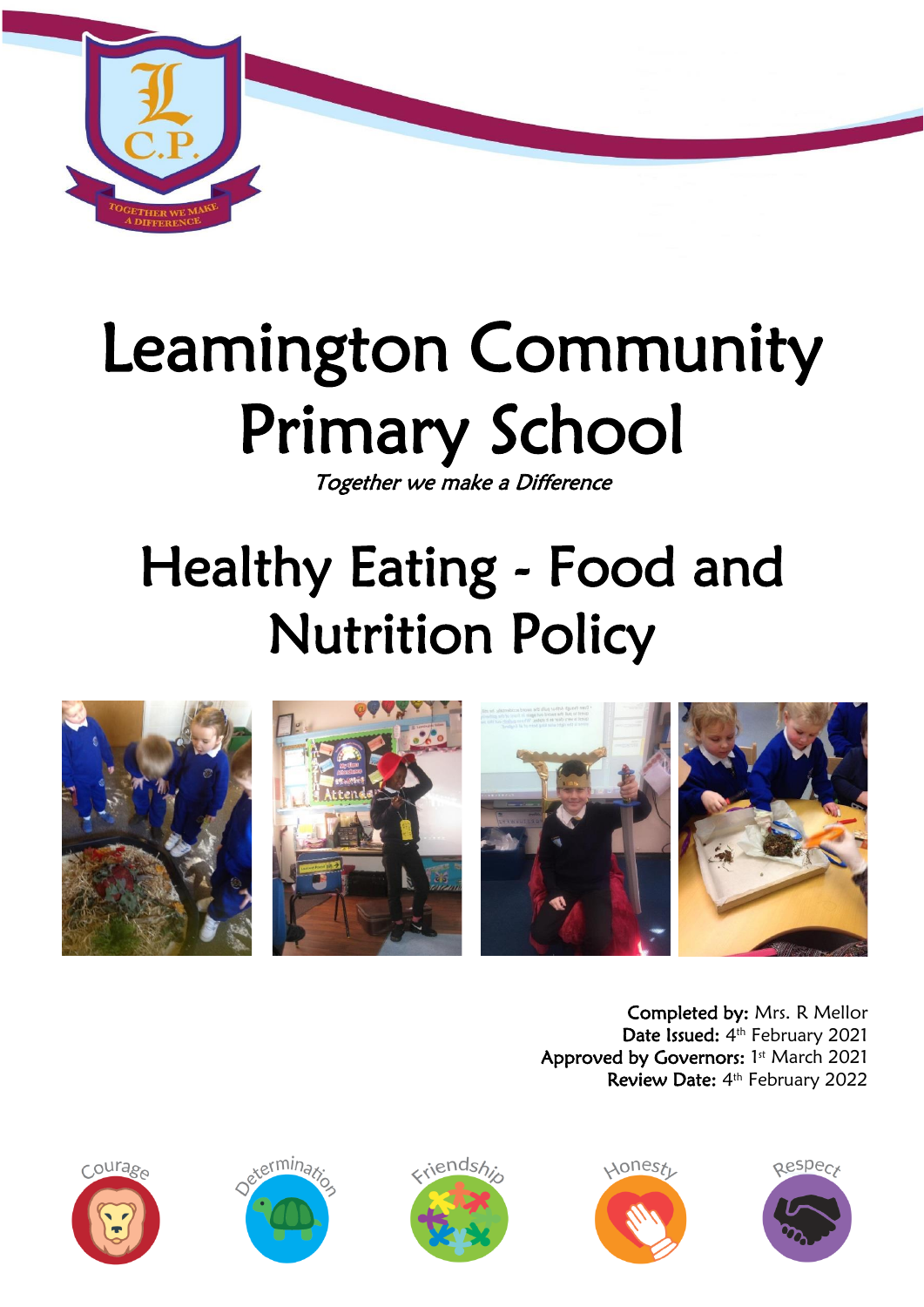### **Leamington Community Primary School: Healthy Eating - Food and Nutrition Policy**

At Leamington Community Primary School, we ensure that positive messages related to food and nutrition are consistent across the whole-school community. We are aware of the importance of healthy eating and healthy lifestyles and act as positive role models for our pupils.

#### **Introduction:**

"Food has a significant part to play in determining health and well-being, establishing social roles and reflecting and shaping the school's ethos and individual values." Our Food and Nutrition Policy is crucial to improving the health and wellbeing of our school and is a requirement for achieving Liverpool Healthy Schools Status.

Our whole-school policies have been developed to empower our school to make and sustain changes. Our Food and Nutrition Policy conveys our school's shared vision, ethos and values of our pupils, staff, parents/carers and visitors. It ensures that we all understand the important role food plays within our school. It is also key to developing healthy eating and drinking activities in our school which will benefit the whole-school community. The process of creating our Food and Nutrition Policy has promoted much discussion within our school around healthy eating and drinking, which will ensure that our outcomes are achievable and that our pupils feel ownership of the school's food vision. In order for this policy to be successful, planning and effective monitoring will be implemented. We will ensure that our policy content is relevant and that it will make positive changes in our school.

#### **Our School Context:**

Leamington Community Primary School is a two-form entry primary school ranging from Nursery to Year 6. The children who attend our school mostly live in Norris Green and its surrounding areas.

Our percentage of Free School Meal children is higher than the national average at over 40%. Our school meals service is currently delivered by Food for Thought and our on-site catering manager is Mrs. Lynn Lazer.

#### **Rationale:**

Leamington Community Primary School recognises that snack and meal times are an important part of a child's day and believe that, depending on the type of meal or snack consumed, it can heavily impact on a child's learning or behaviour towards learning. We also recognise the importance of children having the right amount of fluid intake and a well-hydrated body. We are therefore committed to providing healthy, balanced, varied and nutritious snacks and meals in addition to ensuring that children have regular access to fresh water to drink throughout the day. Leamington Community Primary School is also committed to providing a curriculum that informs children about healthy eating and drinking so that they are equipped to make informed choices about their own food and drink consumption.

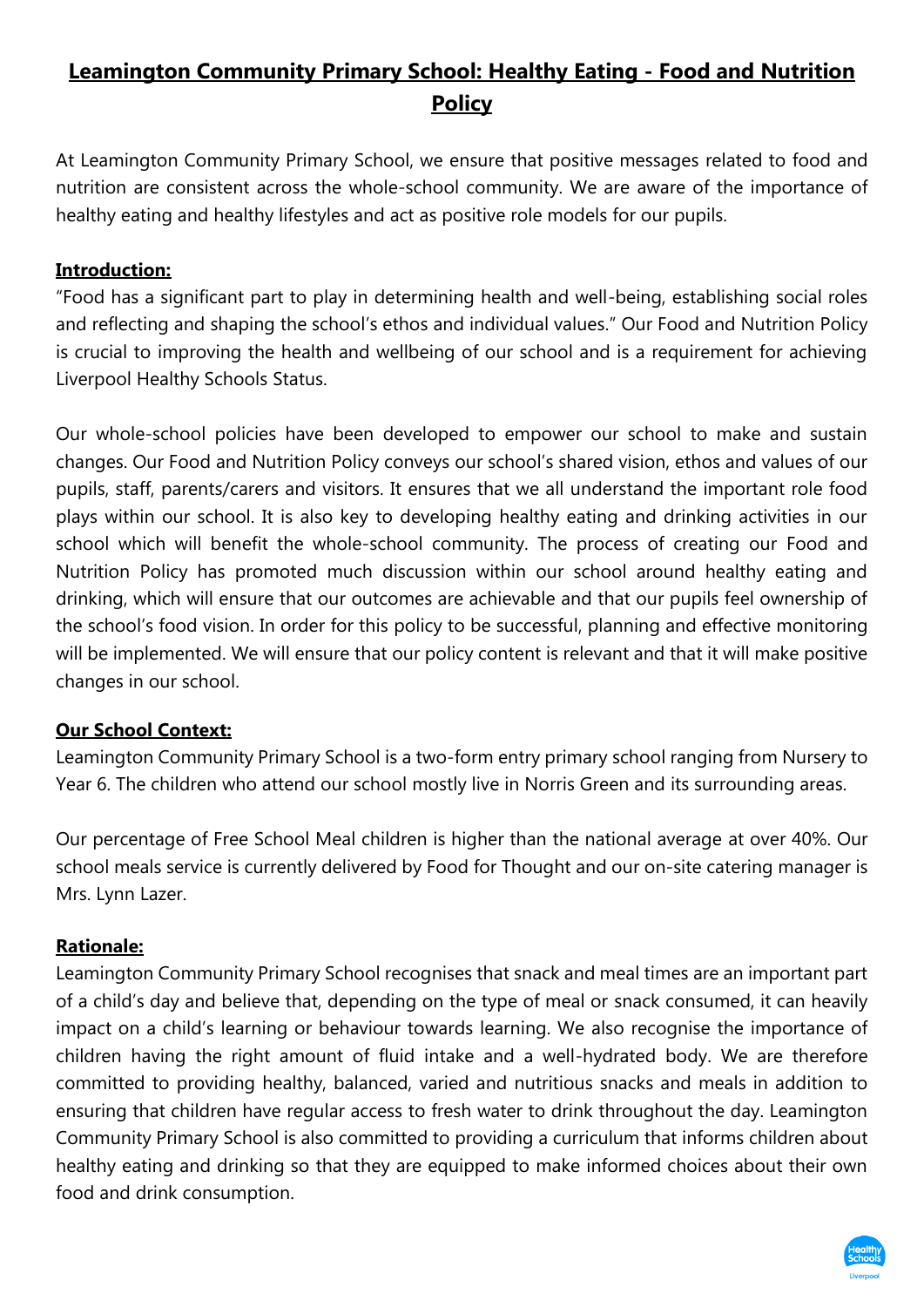#### **Aims:**

- To ensure that all aspects of food and nutrition in school promote the health and wellbeing of pupils and staff;
- To provide a consistently planned curriculum of food education to equip all pupils with knowledge and skills to make healthy life choices;
- To make pupils aware of the consequences of food choices made now and in later life, specifically relating to nutritional awareness and other influences on food choices such as food productions, marketing and impact on our environment;
- To involve the whole school community in improving eating habits and knowledge and skills surrounding healthy eating;
- To ensure provision and consumption of food is an enjoyable experience;
- To increase the take up of hot school meals and free school meals;
- To ensure that contracts for school food providers meet the needs of the school and comply with the government regulations;
- To ensure that school food/drink provided across the school day reflects the government food and nutrient based standards;
- To provide clarity through our parent/carer communication regarding school's policy on food brought into school e.g. packed lunches and snacks in KS2.

#### **Objectives:**

- To regularly review food and drink served during the school day;
- To create a pleasant eating environment that encourages social interaction;
- To provide easy access to free, fresh drinking water across the whole school day;
- To ensure that school food/drink provided across the school day reflects the government school food standards;
- To include the whole school community in the promotion of healthier lifestyles;
- To deliver a curriculum that promotes a consistent message of food, drink, nutrition and healthy lifestyles;
- To contribute to improved and sustained pupil behaviour and health, helping them to achieve their learning potential;
- To ensure catering staff and supervisory assistants are involved in the whole-school community and that they are well trained and understand why they are serving healthy food;
- To ensure classroom staff are trained to deliver a healthy eating message;
- To involve the wider community, including parents, in activities which promote balanced eating and enjoyment of food.
- To make links with external organisations to support our promotion of healthy eating and enhance pupils' learning opportunities (i.e. My Clubmoor).

#### **Responsibilities:**

It is the responsibility of all staff including teaching, support staff and catering staff to implement the food policy and to act as role models to demonstrate positive attitudes to healthy eating and to develop pupils' awareness and understanding of how to make healthy food and lifestyle choices:

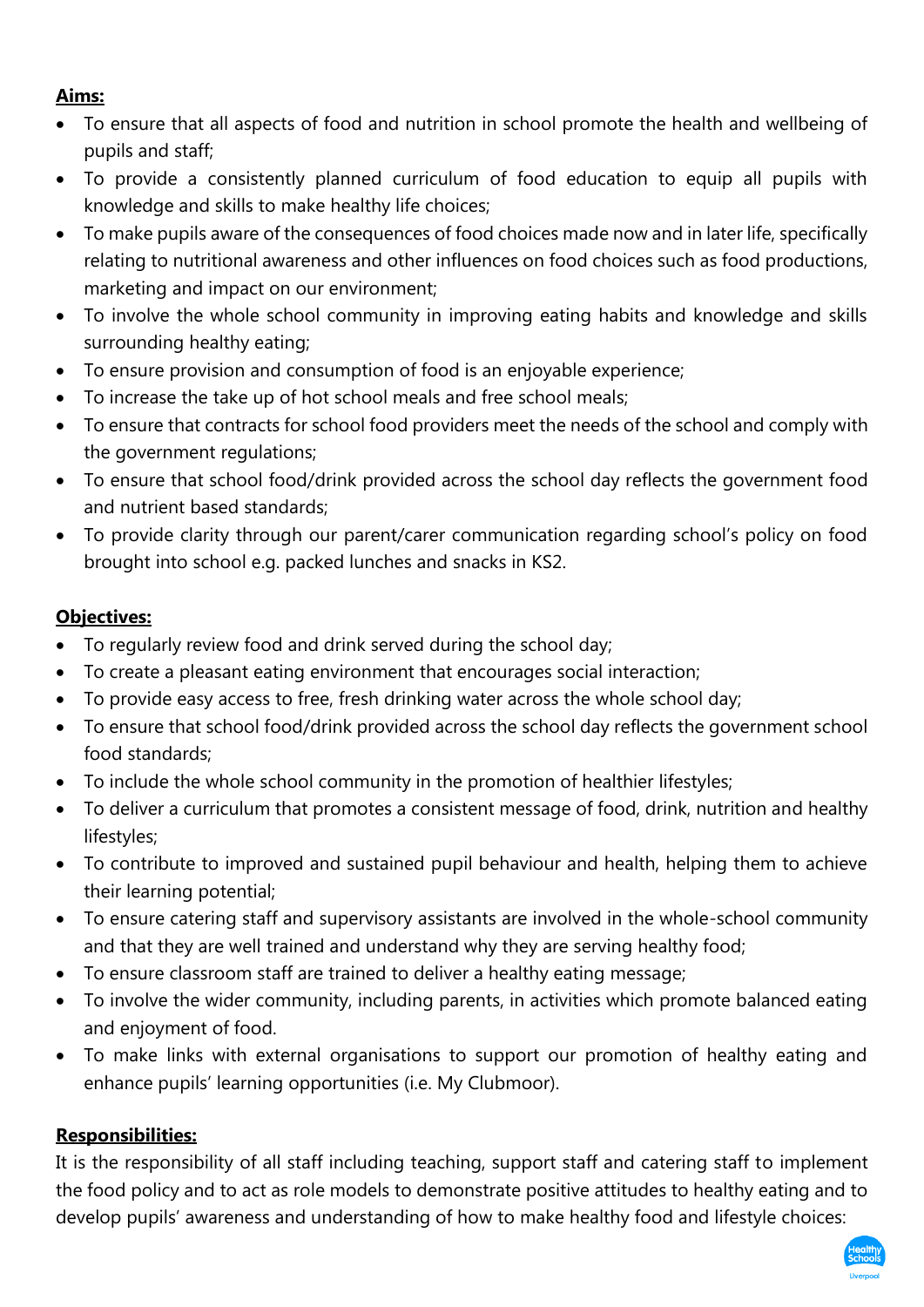- The Healthy Schools Lead and the Senior Leadership Team lead on the development and monitoring of Health Education and its implementation. They also liaise with the lunchtime supervisors, cook, kitchen staff and food contractor.
- The subject leaders for Science, PSHE, PE and DT are jointly responsible for what is taught about healthy eating and practical food education in the curriculum. They also liaise with the Curriculum Lead to embed healthy eating and lifestyles across the curriculum.
- Caterers (Food for Thought) and kitchen staff are responsible for providing high quality food that complies with the national nutritional standards for school food and for contributing to a welcoming and positive eating environment.
- The lead governor on health and safety ensures the policy is implemented (Mr. Pat Monaghan).

#### **Leamington Bistro:**

Leamington Bistro is bright, clean and well designed to ensure comfort and safety for our pupils. Pupils are given ample time to eat and enjoy their food. Opportunities to socialise are evident and good manners are always encouraged by our staff and supervisory lunch time assistants.

The Bistro has set tables and attached seats are spaced accordingly to provide one eating area that all children access during their allocated time. Children have assigned seats that have been discussed and planned with the children to ensure they feel happy and safe whilst in the Bistro.

Pupils are encouraged to think about why they have chosen their food and are given time to reflect on whether they have made healthy choices. The pupils are taught the importance of healthy eating and living within a number of subjects in our school curriculum, i.e. PSHE, Science, DT and PE and this is reinforced at lunchtimes.

Pupils are encouraged to clear their plates/rubbish away themselves as we foster independence at all times. However, our lunchtime supervisors are on hand to help younger children or any child who requires support. Staff encourage our pupils to eat their packed lunches/school meals and assist our pupils with eating and holding their knife and fork correctly i.e. basic table manners.

Our pupils are praised for good manners and behaviour and inappropriate behaviour is addressed immediately and dealt with by our Senior Leadership Team, if necessary. Pupils are encouraged to line up sensibly and quietly. Our pupils know how to respect our lunch time staff and our staff are good role models and reinforce the importance of respecting others. Our lunchtime supervisors contribute to a friendly and welcoming dining environment. Our behaviour policy and expectations are firmly in place during lunch times. Please see our Positive Behaviour Policy for more information. This can be found on our school website or at the office upon request.

#### **Food Hygiene:**

The school kitchen premises are regularly inspected by the Local Authority's Environmental Health Officer and graded according to the national score system. Our kitchen has been awarded a score of 5 - this is the highest possible accreditation.

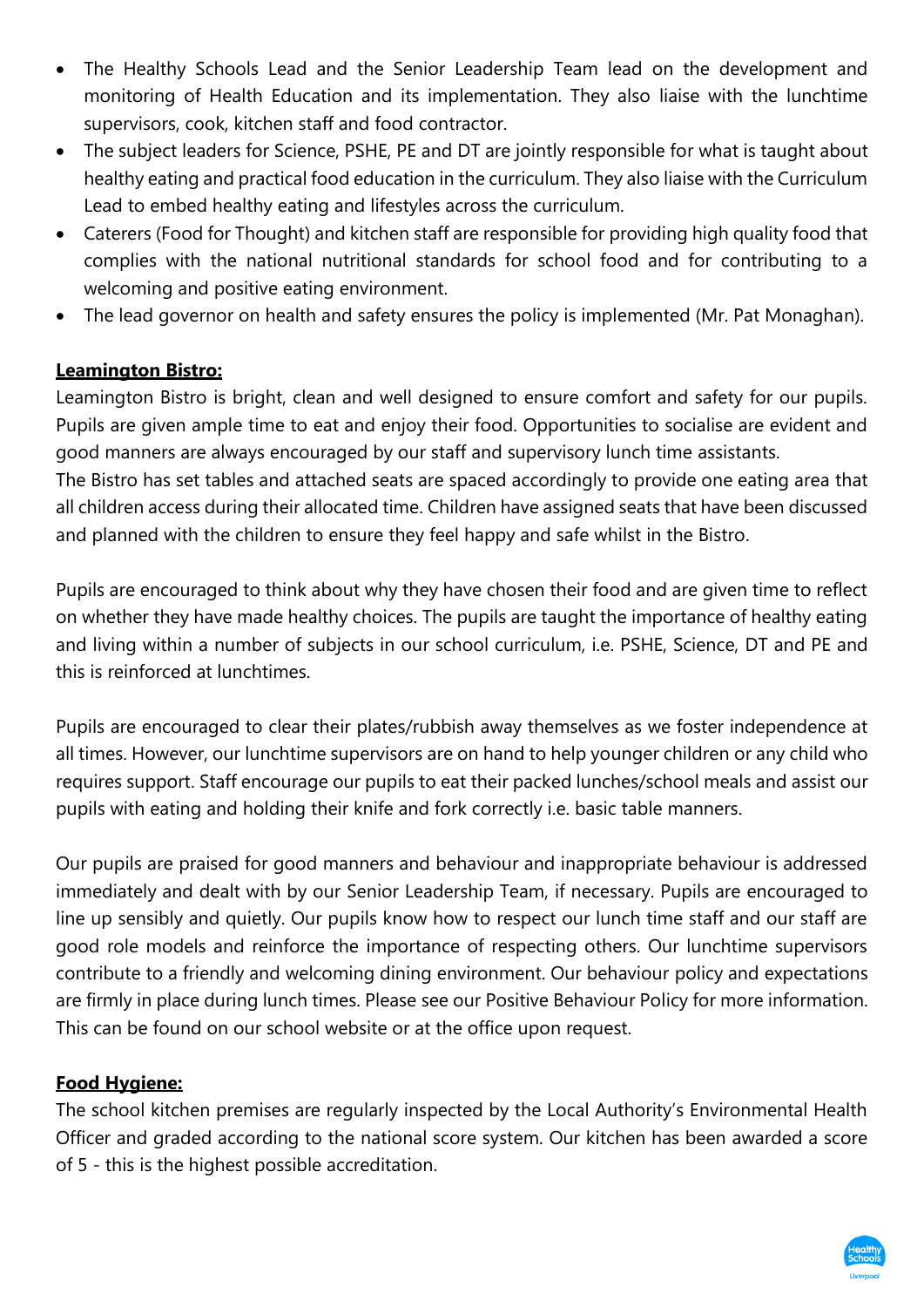#### **Food Throughout the School Day**:

#### **Breakfast**

Our school is part of the Magic Breakfast Scheme, therefore all pupils are provided with a bagel each morning, if they wish.

#### **School Meals:**

Our meals meet the government's school food standards and this is evidenced by independent inspections carried out by impartial inspectors Our school food is supplied by a company called 'Food for Thought' and our team is led by our cook Mrs. Lynn Lazer. Our children are encouraged to make healthy choices by staff and catering supervisors. Menus are made available to pupils, parents/carers and staff in advance on the school website. Our school meal supplier (Food for Thought) contributes to the promotion of healthy eating. The school has input into the content of the menu. Feedback to 'Food for Thought' is based on the findings from our children and from monitoring of lunchtimes by the Senior Leadership Team. As well as choices for a hot meal each day, pupils are able to choose a cold option of a sandwich (with a choice of fillings) and salad.

#### **Free School Meals:**

All children in Reception and KS1 (Years 1 and 2) can have a school meal free of charge in line with the government's Universal Infant Free School Meal Scheme. However, we encourage parents/carers to register for Free School Meals if their social economic circumstances allow this. School receives funding for each registered child, which supports the education of the children. Currently, not all pupils who are eligible take up the Free School Meal offer. The Headteacher, staff and admin team monitor the take up of Free School Meals on a daily basis via the dinner registers. The take up is also monitored closely with School Improvement Liverpool.

If parents/carers believe they are entitled to Free School Meals, they need to complete a Free School Meals registration online: <https://liverpool.gov.uk/benefits/free-school-meals/>

#### **Packed Lunches:**

Packed lunches should be healthy in content:

- Healthy sandwich (preferably on brown bread);
- Fruit;
- Healthy, low-fat yoghurt;
- Sliced vegetables or fruit, e.g. carrot or celery sticks, apple or grapes;
- Fresh orange juice (no more than 150ml is advised) or water.
- Packed lunches should not include:
- Fatty foods, including too much cheese;
- Chocolate spread sandwiches;
- Sweets, including chocolate and biscuits;
- Crisps;
- Sugary drinks, including flavoured water, lemonade, coke and fruit shoot drinks (as they are high in sugar).

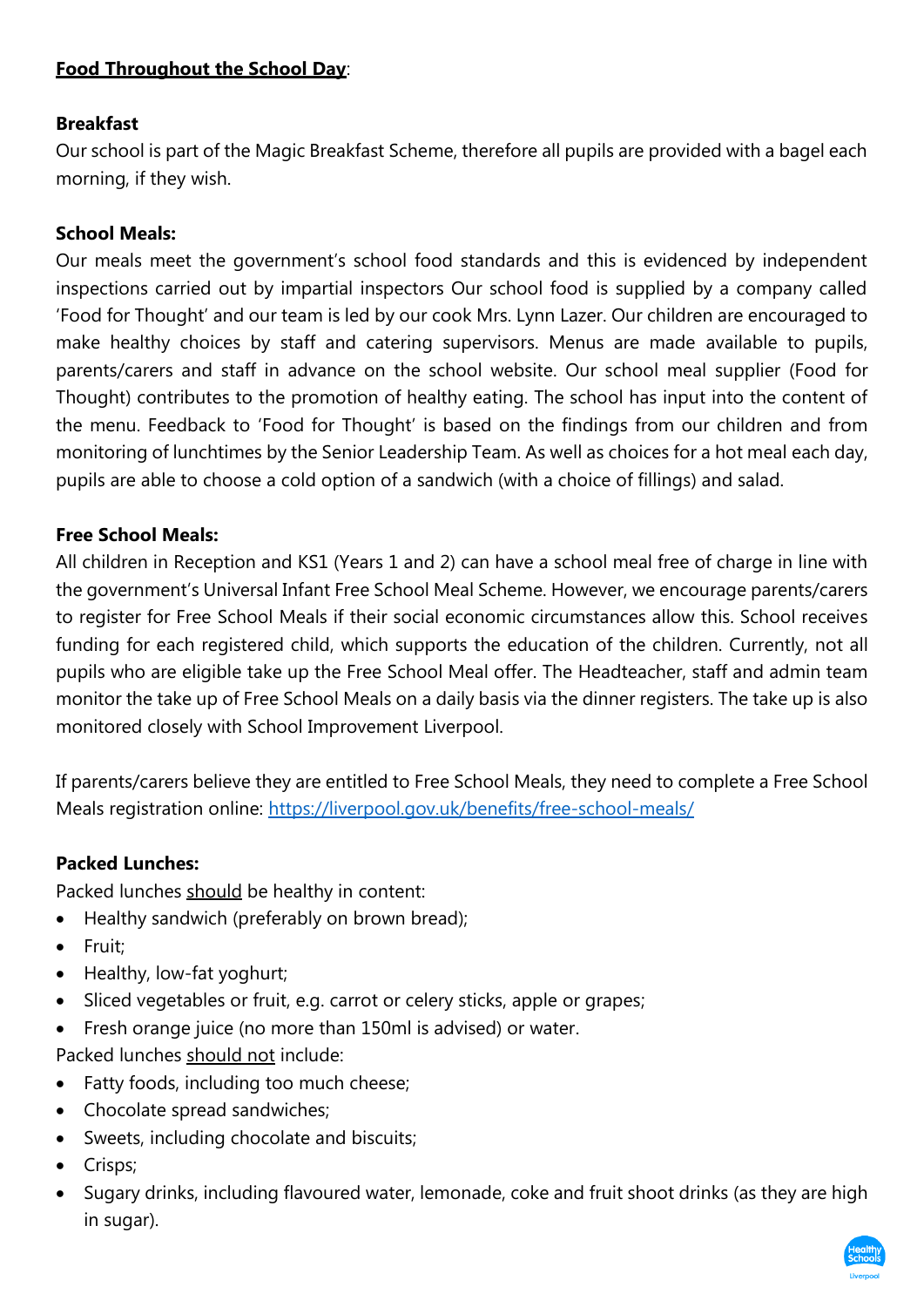To help promote the subject of healthy packed lunches and raise awareness, we:

- Send out reminders in our monthly newsletters;
- Promote healthy school messages through our whole-school assemblies;
- Discuss healthy eating in our school council meetings;
- Teach the children about healthy eating and the importance of a well-balanced diet through our curriculum – this includes looking at what makes a healthy meal.

We occasionally inform parents of the need to think about alternative healthy choices if we think there is an ongoing issue. We monitor the contents of packed lunches and if any member of staff is concerned that our pupils are not eating healthily, they feedback to the class teachers or a member of the Senior Leadership Team. If parents bring in packed lunches which do not meet the school standards, we offer them advice, guidance and support and encourage them to make links with our Healthy Schools Lead. We advise families of the importance of avoiding child obesity and how healthy eating and healthy lifestyles can avoid possible problems in the future. Year 6 pupils are involved in the National Child Measurement program where height and weight are monitored and recorded.

Packed lunch boxes are stored in designated areas around our school. In summer months, it is recommended to add a freezer pack to lunch boxes to keep them cool. If this is not possible, then a frozen drink will defrost in the lunch box throughout the morning whilst keeping the lunch cool.

Further information on healthy packed lunches (and snacks) can be found on our website: <https://www.leamingtonprimary.com/our-curriculum/healthy-schools/>

#### **Snacks:**

At Leamington Community Primary School, we provide free snacks from the Free Fruit and Vegetable Scheme for children in Early Years Foundation Stage and Key Stage 1, which meet the food based guidelines. Free milk is also available for children in Early Years Foundation Stage and Key Stage 1. Children in Key Stage 2 are encouraged to bring in their own fruit for a snack. We have no vending facilities available to our pupils.

#### **Drinks and Water:**

Our pupils and staff have access to fresh, free drinking water across the school day. We all understand the importance of staying well-hydrated. Children are encouraged to bring a bottle of water to school each day (except for the Early Years Foundation Stage, as children have access to a water fountain in class). We are currently complying in accordance to the government's policies regarding water provision. Our pupils are allowed to drink water during lessons (health and safety permitting). Our pupils and parents are aware of what drinks are permitted in schools. Newsletters outline the details and preferred options.

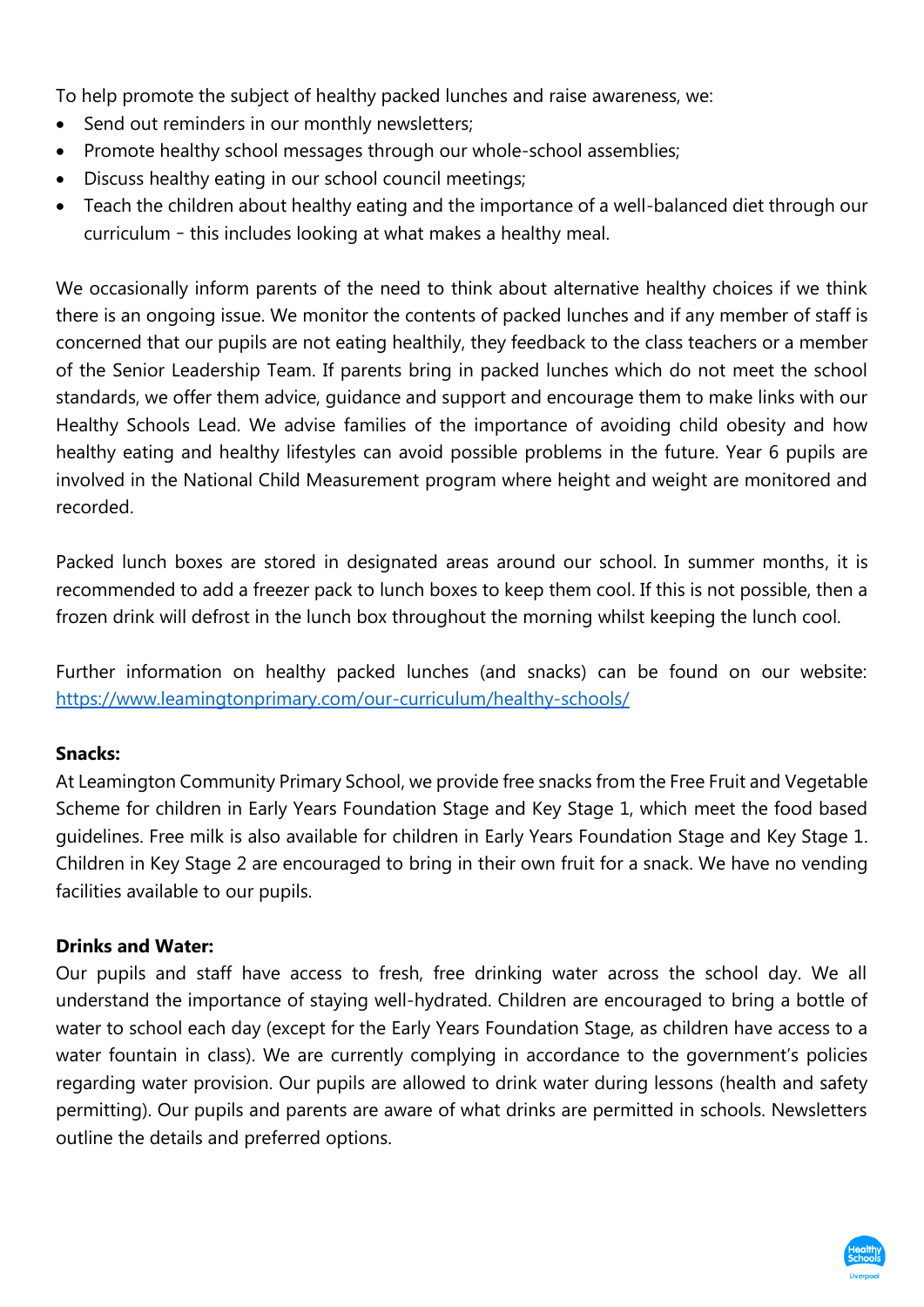#### **Dietary Requirements:**

#### **Special Diets, Allergies, Diet-Related Disorders:**

Our school is aware of pupils with food allergies and intolerances and we display this in the school kitchen (with a picture and information about pupils who have special diets or diet-related disorders). This information is also logged on the school's medical register which all staff have access to. Staff trained in first aid are aware of how to react if a pupil has an allergic reaction to a food. If your child has a medically diagnosed condition, allergy or intolerance and you would like more information on the content of the school lunch, please contact the school office to discuss this on 0151 284 7848.

We ask that parents/carers keep us informed of any changes to a child's dietary needs throughout their time with us. This discussion will be recorded on our school's confidential CPOMs system and will be logged on the medical register. All necessary staff will be informed.

#### **Religious and Ethical Dietary Requirements:**

Our school is aware of pupils with religious or ethical dietary requirements. This is logged on the school's medical register, along with allergies/intolerances and is shared with all staff. The school office liaises with the kitchen staff so that arrangements can be made.

#### **Learning Opportunities:**

#### **Curriculum:**

Food, nutrition and healthy lifestyles is taught predominantly through the Science, PSHE, DT and PE curriculum. However, our whole-school curriculum enables us to make many cross-curricular links with other subjects to embed this learning further. Practical cookery lessons are included in the curriculum using our school's teaching kitchen.

#### **Extra-Curricular:**

Please note; extra-curricular clubs are suspended during COVID-19 restrictions.

At Leamington Community Primary School, we host a Year 6 cookery club in our school's teaching kitchen. This club promotes healthy eating and enables children to learn about food and nutrition through the creation of a range of recipes.

We also have a gardening and growing club to enable children to learn about food sources and participate in planting and harvesting food. Our school has a number of dedicated spaces and members of staff who are involved in developing our school garden areas. External links are welcomed and are currently in place with My Clubmoor to enhance this provision.

Reception children also visit Walton Park Allotments from the Spring term onwards. They plant and grow vegetables and fruit, therefore encouraging the children to eat a range of healthy foods.

As a school we offer a wide range of after-school clubs throughout the year, including dance, football, athletics, cross country, cookery and the gardening club. Risk assessments and Health and